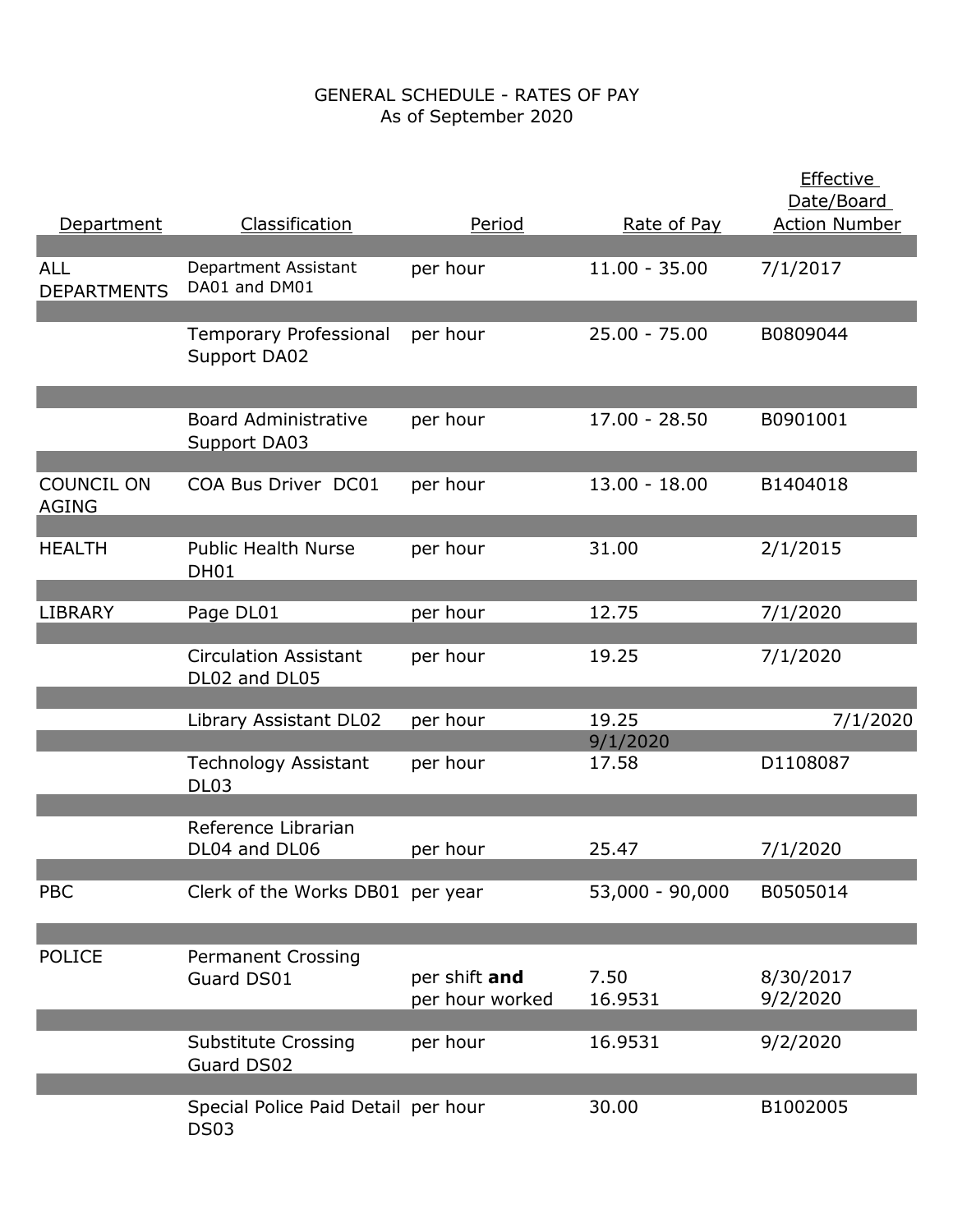| Department        | Classification                                  | Period                              | Rate of Pay     | <b>Effective</b><br>Date/Board<br><b>Action Number</b> |
|-------------------|-------------------------------------------------|-------------------------------------|-----------------|--------------------------------------------------------|
|                   | Matron DS04                                     | per hour                            | 11.00           | 1/1/2017                                               |
|                   | PUBLIC WORKS Temporary Seasonal<br>Laborer DP01 | per hour                            | $11.00 - 26.00$ | 1/1/2017                                               |
|                   | <b>Snow Plow Drivers DP02</b>                   |                                     |                 |                                                        |
|                   | DPW Retiree Rehired<br>DP03                     |                                     |                 |                                                        |
|                   |                                                 |                                     |                 |                                                        |
| <b>RECREATION</b> |                                                 | per hour                            | 250.00 maximum  | B0703011                                               |
|                   | Adult Exercise and                              | per class                           | 350.00 maximum  | B0703011                                               |
|                   | Sports                                          |                                     |                 |                                                        |
|                   | DR01                                            | per participant unit 250.00 maximum |                 | B0703011                                               |
|                   |                                                 |                                     |                 |                                                        |
|                   |                                                 | per hour                            | 150.00 maximum  | B0703011                                               |
|                   | <b>Adult Arts and Crafts</b>                    | per class                           | 275.00 maximum  | B0703011                                               |
|                   | <b>DR02</b>                                     | per participant unit 275.00 maximum |                 | B0703011                                               |
|                   |                                                 |                                     |                 |                                                        |
|                   |                                                 | per hour                            | 200.00 maximum  | B0703011                                               |
|                   | <b>Adult Personal Growth</b>                    | per class                           | 350.00 maximum  | B0703011                                               |
|                   | <b>DR03</b>                                     | per participant unit 350.00 maximum |                 | B0703011                                               |
|                   |                                                 |                                     |                 |                                                        |
|                   |                                                 | per hour                            | 150.00 maximum  | B0703011                                               |
|                   | Children Preschool                              | per class                           | 200.00 maximum  | B0703011                                               |
|                   | DR <sub>04</sub>                                | per participant unit 350.00 maximum |                 | B0703011                                               |
|                   |                                                 |                                     |                 |                                                        |
|                   |                                                 | per hour                            | 150.00 maximum  | B0703011                                               |
|                   | Children Exercise and                           | per class                           | 200.00 maximum  | B0703011                                               |
|                   | Sports                                          |                                     |                 |                                                        |
|                   | DR05                                            | per participant unit 350.00 maximum |                 | B0703011                                               |
|                   |                                                 |                                     |                 |                                                        |
|                   |                                                 | per hour                            | 150.00 maximum  | B0703011                                               |
|                   | Children Arts and                               | per class                           | 200.00 maximum  | B0703011                                               |
|                   | <b>Sciences</b>                                 |                                     |                 |                                                        |
|                   | <b>DR06</b>                                     | per participant unit 350.00 maximum |                 | B0703011                                               |
|                   |                                                 |                                     |                 |                                                        |
|                   |                                                 | per hour                            | 150.00 maximum  | B0703011                                               |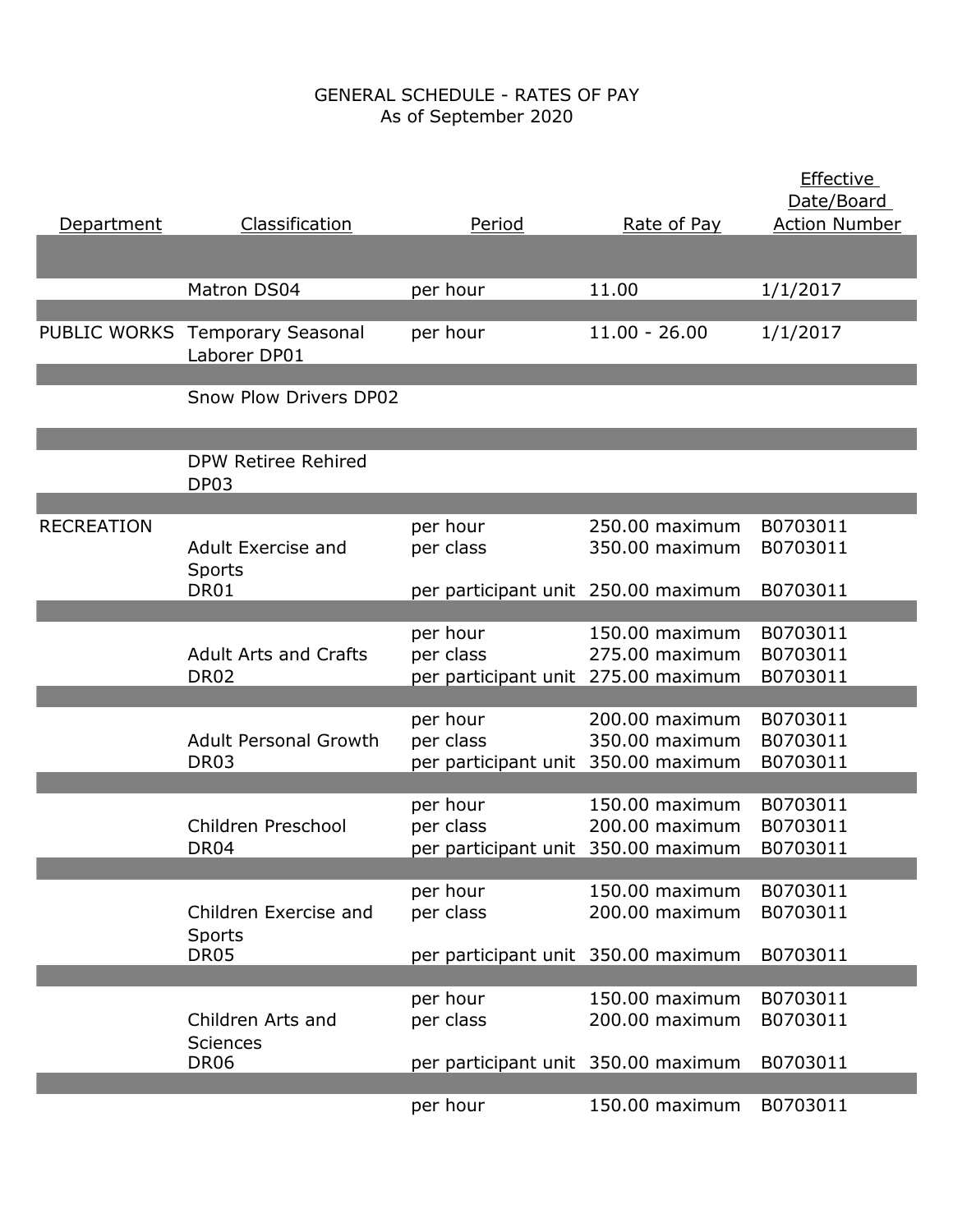| Department | Classification                                   | Period                              | Rate of Pay     | <b>Effective</b><br>Date/Board<br><b>Action Number</b> |
|------------|--------------------------------------------------|-------------------------------------|-----------------|--------------------------------------------------------|
|            | Children Skill                                   | per class                           | 200.00 maximum  | B0703011                                               |
|            | Development<br>DR07                              | per participant unit 350.00 maximum |                 | B0703011                                               |
|            | Camp Director DR08                               | per hour                            | $15.00 - 20.00$ |                                                        |
|            | Camp Assistant Director<br><b>DR09</b>           | per hour                            | $11.00 - 15.00$ | 1/1/2017                                               |
|            | Camp Counselor DR10                              | per hour                            | $11.00 - 12.00$ | 1/1/2017                                               |
|            | Beach Manager DR11                               | per hour                            | $15.00 - 20.00$ | B1306023                                               |
|            | <b>Water Safety Instruction</b><br>Director DR11 | per hour                            | $15.00 - 20.00$ | B1306024                                               |
|            | Senior Lifeguard DR12                            | per hour                            | $11.00 - 15.00$ | 1/1/2017                                               |
|            | Lifeguard DR13                                   | per hour                            | $11.00 - 12.00$ | 1/1/2017                                               |
|            | <b>Water Safety Instructor</b><br><b>DR14</b>    | per hour                            | $11.00 - 11.00$ | 1/1/2017                                               |
|            | Clerk/Gate Attendant<br><b>DR15</b>              | per hour                            | $11.00 - 15.00$ | 1/1/2017                                               |
|            | Custodian DR16                                   |                                     |                 |                                                        |
|            | Teen Center Staff DR17                           |                                     |                 |                                                        |
|            | <b>Teen Center Assistant</b><br>Director DR18    |                                     |                 |                                                        |
|            | <b>Teen Center Director</b><br><b>DR19</b>       |                                     |                 |                                                        |
|            | Junior Counselors DR20                           | per hour                            | 11.00 -11.00    | 1/1/2017                                               |
|            |                                                  |                                     |                 |                                                        |